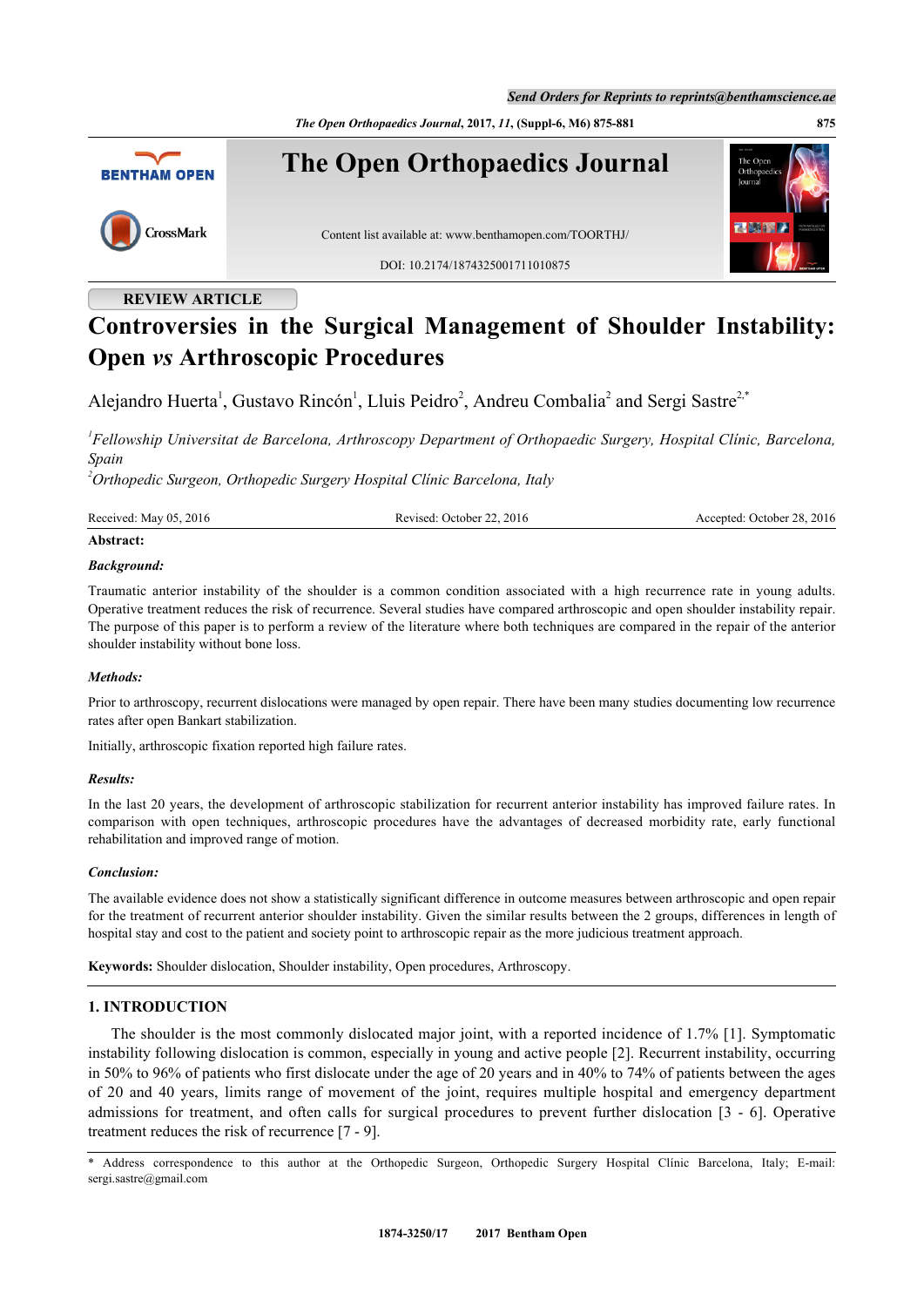### **876** *The Open Orthopaedics Journal, 2017, Volume 11 Huerta et al.*

Several studies have compared arthroscopic and open shoulder instability repair. Proponents of the open technique have argued that it provides the surgeon the ability to provide a more anatomic and secure repair with improved anchor orientation, whereas proponents of the arthroscopic technique have contended that it avoids the complications associated with open approaches (infection, violation of the subscapularis, and arthrofibrosis) while providing an equivalent repair with a faster recovery [\[10](#page-4-3)].

Prior to arthroscopy, recurrent dislocations were managed by open repair. There have been many studies documenting low recurrence rates ranging from 0% to 11% after open Bankart stabilization [\[8](#page-4-4), [11](#page-4-5)]. The classic open Bankart procedure includes incision of the subscapularis tendon and capsule to expose the anterior aspect of the labrum and capsule for secure reattachment to the glenoid rim with suture passed through bone tunnels. Multiple variations have been used to expose the joint, to repair the ligaments, and to treat associated capsular laxity.

The development of arthroscopic stabilization for recurrent anterior instability has undergone significant changes in the past 20 years. Initial arthroscopic fixation was performed by staple capsulorrhaphy, which resulted in recurrent instability in 16% to 33% of patients[[12,](#page-4-6) [13\]](#page-4-7). Additional methods of arthroscopic stabilization have included transglenoid suturing, and bioabsorbable tack fixation, with a high failure rate. Newer techniques for arthroscopic stabilization have been developed, including suture anchor fixation and capsular plication, with failure rates decrease. Arthroscopic stabilization is the method preferred by most shoulder surgeon. Zhang *et al*. report that arthroscopic stabilization is performed in nearly 90% of shoulder stabilization surgeries and nearly doubled in incidence from 2004 to 2009 in the United States [[14\]](#page-4-8)

In the literature there are several retrospective comparative trials, case-control studies, randomized controlled trials and meta-analysis comparing both techniques with contradictory results.

The purpose of this paper is to perform a literature review of articles comparing open *versus* arthroscopic procedures of soft tissue. The following outcomes will be assessed separately: failure rate, complications, return to activity, cost and hospital stay.

### **2. FAILURE RATE**

Initial arthroscopic fixation was performed by staple capsulorrhaphy, which resulted in recurrent instability in 16% to 33% of patients [[12\]](#page-4-6). Posterior methods of arthroscopic stabilization have included transglenoid suturing, with a failure rate ranging from 0% to 49% [\[15](#page-4-9) - [18\]](#page-4-10) and bioabsorbable tack fixation, with a failure rate ranging from 9% to 23%. [\[16](#page-4-11), [19](#page-4-12) - [21\]](#page-4-13). In contrast, open approaches reported consistently low rates of recurrent instability [\[22](#page-4-14) - [27](#page-5-0)].

Mothadi *et al*. in a meta-analysis that selected 11 studies concluded that evidence published through October 2003 shows that the open repair for recurrent traumatic anterior instability has a better outcome than arthroscopic repair with respect to recurrence and return to activity. This meta-analysis suggest that future randomized clinical trials are necessary to account for newer arthroscopic techniques [[28\]](#page-5-1).

Freedman, in six studies, found those 172 patients in the arthroscopic group (90 patients with transglenoid sutures, 77 patients with arthroscopic tacks, and 5 patients with suture anchors) and 156 patients in the open group. The groups were similar in demographic characteristics. When comparing the arthroscopic to the open group, there was a significantly higher rate of recurrent dislocation (12.6% *vs* 3.4%; P = .01) and total recurrence (recurrent dislocation or subluxation) (20.3% *vs* 10.3%;  $P = .01$ ). In addition, there were a higher proportion of patients with an excellent or good postoperative Rowe score in the open group (88%) than in the arthroscopic group (71%) (P = .01). It also concluded that studies comparing open repair to new arthroscopic techniques using suture anchor fixation and capsular plication are necessary [[16\]](#page-4-11).

Lenters, reviewed 18 studies and found higher rates of recurrence with arthroscopic techniques [\[29](#page-5-2)].

In 2007, Hobby *et al*. in a review of the literature published between January 1985 and February 2006, reported that the failure rate of arthroscopic shoulder stabilization using staples or transglenoid suture techniques appeared to be significantly higher that of either open surgery or arthroscopic stabilization using suture anchors or bio-absorbable tacks. This is the first meta-analysis that arthroscopic anterior stabilization, using the most effective techniques, showed a similar rate of failure than open stabilization [\[30](#page-5-3)].

Petrera el al, in a meta-analysis that included only studies that compared open and arthroscopic repair using suture anchors. The rate of recurrent instability in the arthroscopic group was 6% *versus* 6.7% in the open group; rate of reoperation was 4.7% in the arthroscopic group *vs*. 6.6% in open (difference not statistically significant). They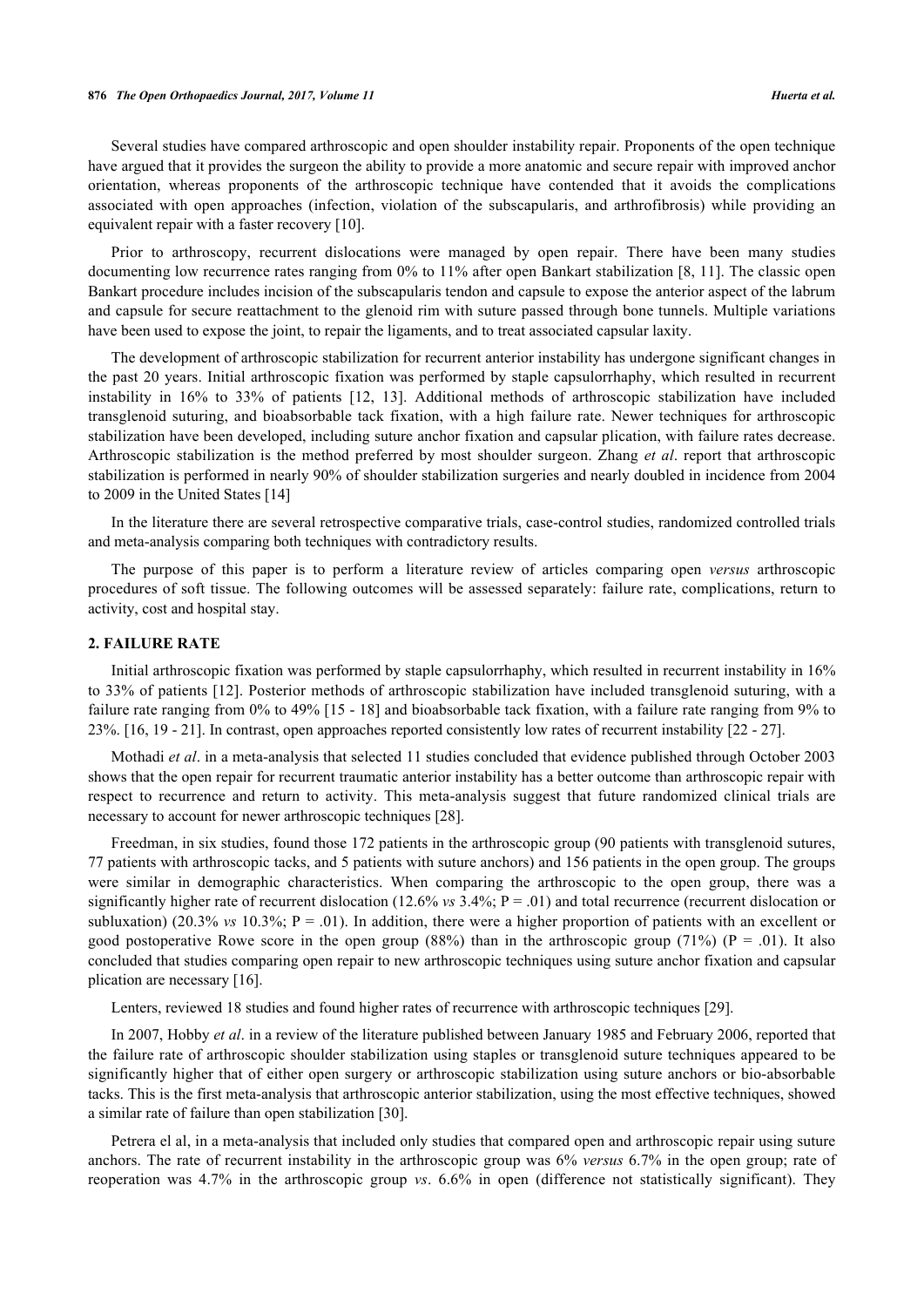concluded that arthroscopic repair using suture anchors results in similar redislocation and reoperation rate compared to open Bankart repair [[31\]](#page-5-4).

A systematic review of level I and II trials between 1967 and 2010 showed no statistically differences in redislocation rates, return to activity, and functional outcomes between the arthroscopic and open repair groups. Range of motion was marginally better following arthroscopic treatment when compared with open repair. The major limitation of this review is that only 4 level I or II randomized controlled trials comparing arthroscopic and open surgical repair [\[32](#page-5-5)].

Recently systematic review of 8 overlapping meta-analyses comparing arthroscopic and open shoulder stabilization suggests that according to current best available evidence, there are no significant differences in failure rates [\[10](#page-4-3)].

In summary, although there is superiority in early studies of open surgery, however with new arthroscopic techniques, failure rates are similar

### **3. COMPLICATIONS**

Proponents of the arthroscopic technique have contend that it avoids the complications associated with open approaches (infection, violation of the subscapularis, and arthrofibrosis). Green and Christensen report that arthroscopic stabilization procedures decreased operation-room time, blood loss, necrotic tissue, hospital stay, time for return to work and complications when compared with open procedures [\[33](#page-5-6)].

Pain, the studies available usually do not report the presence. Many studies report pain as a subset of the Rowe and Constant scores [[39\]](#page-5-7). Persistent pain was reported with regard to treatment failure in the Bottoni *et al*. studies. One patient from the arthroscopic group had persistent shoulder pain without instability and was medically discharged from the military.

Open Bankart repair is associated with range of motion (ROM) restriction. Restrict external rotation and can lead to secondary osteoarthritis [[4,](#page-4-15) [34](#page-5-8) - [37](#page-5-9)]. Bottoni *et al*. reported the mean loss of motion (compared to the contralateral shoulder) was greater in the open shoulders. [\[8](#page-4-4)] Other studies noted a statistically significant improvement in ROM along several axes following arthroscopic surgery when compared with ROM following open repair. These differences were most notable in external rotation deficit [\[8](#page-4-4), [38](#page-5-10), [39\]](#page-5-7). Lenters *et al*. indicates that arthroscopic approaches are not as effective as open approaches in preventing recurrent instability or enabling patients to return to work. Arthroscopic approaches resulted in better function as reflected by the Rowe scores in the randomized clinical trials [\[29](#page-5-2)].

Loss of external rotation after open Bankart repair is an important prognostic factor for patient satisfaction. Rahme *et al*. demonstrated that open Bankart repair with a modified Rowe procedure is an excellent surgical option regarding stability, but restriction in external rotation reduces the likelihood of a satisfied patient [\[40](#page-5-11)].

Regarding to function of subescapularis muscle, there are several articles that inform this disjunction after a shoulder anterior approach, vertical and L-shaped tenotomy being the most damaging [[41](#page-5-12) - [43](#page-5-13)].

The biomechanical effect of placing a portal through the subscapularis tendon was studied for Khan *et al*. They demonstrated that penetrating the subscapularis tendon with either a 5-mm suture anchor or an 8-mm cannula does not produce any statistically significant change in strain compared with the native tendon [[44\]](#page-5-14).

In conclusion, arthroscopic repair offers advantages regarding range of motion and function of the subscapularis muscle compared with the open Bankart. There are no studies that directly evaluate the presence and intensity of pain.

### **4. RETURN TO ACTIVITY**

Return to activity is a controversial item. There are studies with different results when both techniques are compared. Jorgensen *et al*. [\[38](#page-5-10)] employed a subjective patient survey to classify return to activity into 4 distinct groups. In the arthroscopic group, 18 patients (85.7%) regained good (7 patients, 33%) or excellent (11 patients, 52.4%) return to preinjury activity levels, while 2 patients (9.5%) were unchanged, and 1 patient (4.8%) suffered a reduction in activity level compared with pretreatment levels. Twenty patients (100%) treated by open technique in the Jorgensen trial regained activity, while 8 (40%) did so with some restrictions. Bottoni *et al*. defined return to pre-injury activity as full, active military duty without physical limitations and restrictions. Fifty-seven patients (93.4%) returned to preinjury activity levels, while 1 patient in the arthroscopic group reported persistent shoulder pain without instability and was discharged from the military [[8\]](#page-4-4).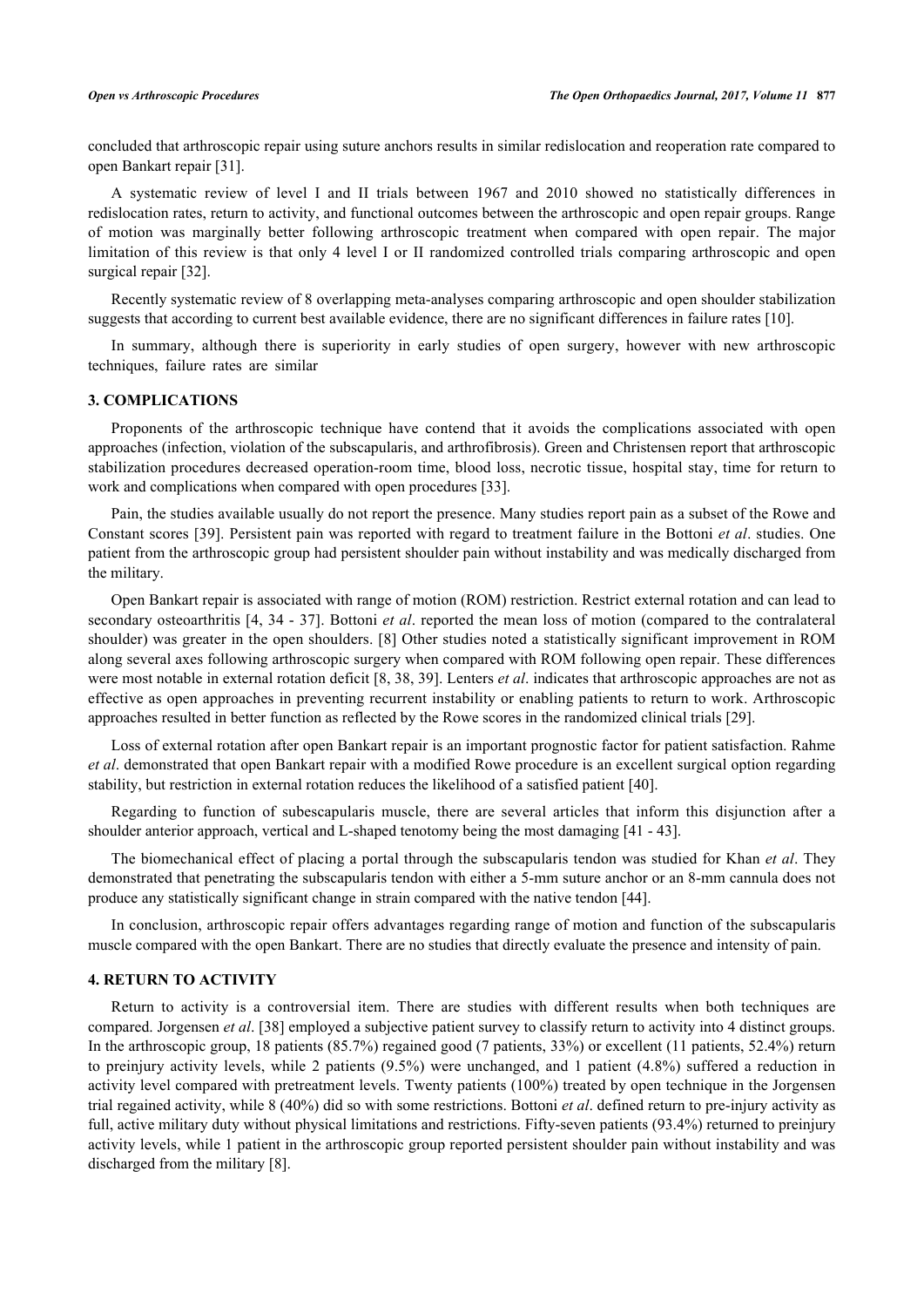Mohtadi *et al*. noted that open repair offers a better outcome than arthroscopic repairs with respect to return to activity. However, the inclusion of studies with a wide variety of study designs and a high risk of bias limits the reliability of these findings. Lenters *et al*. also found that open repair is superior with respect to postoperative functioning [[28,](#page-5-1) [29\]](#page-5-2).

Green reported that arthroscopic stabilization procedures decreased time for return to work when compared with open procedures [\[33](#page-5-6)].

### **5. COSTS AND HOSPITAL STAY**

There are few articles comparing costs of arthroscopic *vs*. open shoulder stabilization. Wang *et al*. analyzed the patient outcomes, cost, and resource utilization of both procedures to determine if differences exist between open *versus* arthroscopic Bankart repair. Total operating room (OR) time (from time in the room to time exiting the room) and operating time (from skin incision to closure) were extracted from OR records for each case. Using the billing records for each case, OR charges were separated into time/personnel charges (OR service) and materials charges (OR equipment). Anesthesia charges were also extracted, and total charges for each case were then calculated, which included anesthesia and all OR charges, as well as admission and inpatient charges when applicable. They conclude that Arthroscopic Bankart repair has lower overall charges than open repair [\[45](#page-6-0)]. Green *et al*. attempted to quantitatively compare the operative time, and perioperative morbidity employing arthroscopic and open techniques. They reported that the arthroscopic Bankart procedure offers significant improvements in operative time, perioperative morbidity, and complications compared with the open technique for patients with anterior shoulder instability [[33\]](#page-5-6).

At this approach, arthroscopic techniques proved to be superior compared to open surgery.

### **CONCLUSION**

While the recurrent anterior shoulder instability has traditionally been treated by an open approach, more recently, arthroscopic techniques have achieved similar results.

In our institution we indicate arthroscopic procedure for the treatment of Bankart lesion. For Glenoid osseous defect less than 20-25%, we prefer arthroscopic repair; if the defect is greater we indicate Latarjet. For Engaging Hill-Sachs lesion we perform Remplissage. We believe that arthroscopy is a direct route to repair and restore a lesion that is anatomically intraarticular. It also allows to recognize and treat injuries that may be associated.

While limited, the available evidence from randomized controlled trials does not show a statistically significant difference in outcome measures between arthroscopic and open repair for the treatment of recurrent anterior shoulder instability. Specifically, studies comparing the currently accepted surgical techniques involving suture anchors did not show statistically significant differences in recurrence rates between the 2 treatment groups, however arthroscopic repair offers advantages regarding range of motion and function of the subscapularis muscle compared with the open Bankart. Given the similar results between the 2 groups, differences in length of hospital stay and cost to the patient and society point to arthroscopic repair as the more judicious treatment approach.

### **CONSENT FOR PUBLICATION**

Not applicable.

### **CONFLICT OF INTEREST**

The authors declare no conflict of interest, financial or otherwise.

### **ACKNOWLEDGEMENTS**

Declared none.

### **REFERENCES**

- <span id="page-3-0"></span>[1] Hovelius L. Incidence of shoulder dislocation in Sweden. Clin Orthop Relat Res 1982; (166): 127-31. [PMID: [7083659\]](http://www.ncbi.nlm.nih.gov/pubmed/7083659)
- <span id="page-3-1"></span>[2] Kazár B, Relovszky E. Prognosis of primary dislocation of the shoulder. Acta Orthop Scand 1969; 40(2): 216-24. [\[http://dx.doi.org/10.3109/17453676908989501\]](http://dx.doi.org/10.3109/17453676908989501) [PMID: [5365161](http://www.ncbi.nlm.nih.gov/pubmed/5365161)]
- <span id="page-3-2"></span>[3] Rowe CR. Prognosis in dislocations of the shoulder. J Bone Joint Surg Am 1956; 38-A(5): 957-77.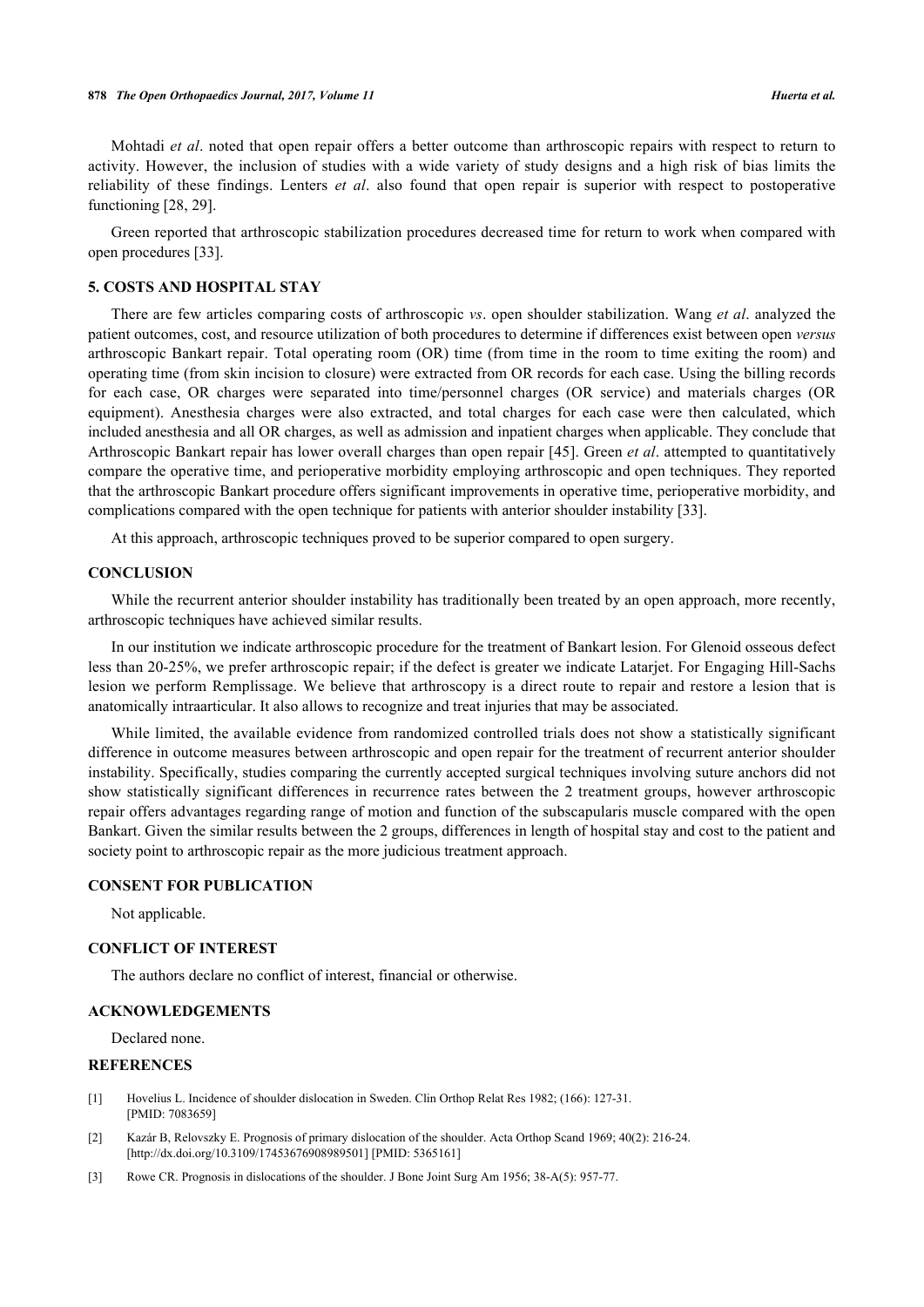[\[http://dx.doi.org/10.2106/00004623-195638050-00001](http://dx.doi.org/10.2106/00004623-195638050-00001)] [PMID: [13367074\]](http://www.ncbi.nlm.nih.gov/pubmed/13367074)

- <span id="page-4-15"></span>[4] Rowe CR, Patel D, Southmayd WW. The Bankart procedure: a long-term end-result study. J Bone Joint Surg Am 1978; 60(1): 1-16. [\[http://dx.doi.org/10.2106/00004623-197860010-00001](http://dx.doi.org/10.2106/00004623-197860010-00001)] [PMID: [624747\]](http://www.ncbi.nlm.nih.gov/pubmed/624747)
- [5] Sakellarides HT. Factors related to recurrences of anterior dislocations of the shoulder. Clin Orthop 1961; (20): 40-8.
- <span id="page-4-0"></span>[6] Simonet WT, Melton LJ III, Cofield RH, Ilstrup DM. Incidence of anterior shoulder dislocation in Olmsted County, Minnesota. Clin Orthop Relat Res 1984; (186): 186-91. [PMID: [6723141\]](http://www.ncbi.nlm.nih.gov/pubmed/6723141)
- <span id="page-4-1"></span>[7] Arciero RA, Wheeler JH, Ryan JB, McBride JT. Arthroscopic Bankart repair *versus* nonoperative treatment for acute, initial anterior shoulder dislocations. Am J Sports Med 1994; 22(5): 589-94. [\[http://dx.doi.org/10.1177/036354659402200504\]](http://dx.doi.org/10.1177/036354659402200504) [PMID: [7810780](http://www.ncbi.nlm.nih.gov/pubmed/7810780)]
- <span id="page-4-4"></span>[8] Bottoni CR, Wilckens JH, DeBerardino TM, *et al.* A prospective, randomized evaluation of arthroscopic stabilization *versus* nonoperative treatment in patients with acute, traumatic, first-time shoulder dislocations. Am J Sports Med 2002; 30(4): 576-80. [PMID: [12130413\]](http://www.ncbi.nlm.nih.gov/pubmed/12130413)
- <span id="page-4-2"></span>[9] Hovelius L, Olofsson A, Sandström B, *et al.* Nonoperative treatment of primary anterior shoulder dislocation in patients forty years of age and younger. a prospective twenty-five-year follow-up. J Bone Joint Surg Am 2008; 90(5): 945-52. [\[http://dx.doi.org/10.2106/JBJS.G.00070\]](http://dx.doi.org/10.2106/JBJS.G.00070) [PMID: [18451384](http://www.ncbi.nlm.nih.gov/pubmed/18451384)]
- <span id="page-4-3"></span>[10] Chalmers PN, Mascarenhas R, Leroux T, *et al.* Do arthroscopic and open stabilization techniques restore equivalent stability to the shoulder in the setting of anterior glenohumeral instability? a systematic review of overlapping meta-analyses. Arthroscopy 2015; 31(2): 355-63. [\[http://dx.doi.org/10.1016/j.arthro.2014.07.008](http://dx.doi.org/10.1016/j.arthro.2014.07.008)] [PMID: [25217207\]](http://www.ncbi.nlm.nih.gov/pubmed/25217207)
- <span id="page-4-5"></span>[11] Dickson JW, Devas MB. Bankarts operation for recurrent dislocation of the shoulder. J Bone Joint Surg Br 1957; 39-B(1): 114-9. [PMID: [13405954\]](http://www.ncbi.nlm.nih.gov/pubmed/13405954)
- <span id="page-4-6"></span>[12] Coughlin L, Rubinovich M, Johansson J, White B, Greenspoon J. Arthroscopic staple capsulorrhaphy for anterior shoulder instability. Am J Sports Med 1992; 20(3): 253-6. [\[http://dx.doi.org/10.1177/036354659202000303\]](http://dx.doi.org/10.1177/036354659202000303) [PMID: [1636853](http://www.ncbi.nlm.nih.gov/pubmed/1636853)]
- <span id="page-4-7"></span>[13] Gross RM. Arthroscopic shoulder capsulorraphy: does it work? Am J Sports Med 1989; 17(4): 495-500. [\[http://dx.doi.org/10.1177/036354658901700408\]](http://dx.doi.org/10.1177/036354658901700408) [PMID: [2675648](http://www.ncbi.nlm.nih.gov/pubmed/2675648)]
- <span id="page-4-8"></span>[14] Zhang AL, Montgomery SR, Ngo SS, Hame SL, Wang JC, Gamradt SC. Arthroscopic *versus* open shoulder stabilization: current practice patterns in the United States. Arthroscopy 2014; 30(4): 436-43. [\[http://dx.doi.org/10.1016/j.arthro.2013.12.013](http://dx.doi.org/10.1016/j.arthro.2013.12.013)] [PMID: [24560907\]](http://www.ncbi.nlm.nih.gov/pubmed/24560907)
- <span id="page-4-9"></span>[15] Bacilla P, Field LD, Savoie FH III. Arthroscopic Bankart repair in a high demand patient population. Arthroscopy 1997; 13(1): 51-60. [\[http://dx.doi.org/10.1016/S0749-8063\(97\)90209-7\]](http://dx.doi.org/10.1016/S0749-8063(97)90209-7) [PMID: [9043604](http://www.ncbi.nlm.nih.gov/pubmed/9043604)]
- <span id="page-4-11"></span>[16] Freedman KB, Smith AP, Romeo AA, Cole BJ, Bach BR Jr. Open Bankart repair *versus* arthroscopic repair with transglenoid sutures or bioabsorbable tacks for Recurrent Anterior instability of the shoulder: a meta-analysis. Am J Sports Med 2004; 32(6): 1520-7. [\[http://dx.doi.org/10.1177/0363546504265188\]](http://dx.doi.org/10.1177/0363546504265188) [PMID: [15310581](http://www.ncbi.nlm.nih.gov/pubmed/15310581)]
- [17] Hubbell JD, Ahmad S, Bezenoff LS, Fond J, Pettrone FA. Comparison of shoulder stabilization using arthroscopic transglenoid sutures *versus* open capsulolabral repairs: a 5-year minimum follow-up. Am J Sports Med 2004; 32(3): 650-4. [\[http://dx.doi.org/10.1177/0095399703258747\]](http://dx.doi.org/10.1177/0095399703258747) [PMID: [15090380](http://www.ncbi.nlm.nih.gov/pubmed/15090380)]
- <span id="page-4-10"></span>[18] Steinbeck J, Jerosch J. Arthroscopic transglenoid stabilization *versus* open anchor suturing in traumatic anterior instability of the shoulder. Am J Sports Med 1998; 26(3): 373-8. [PMID: [9617398\]](http://www.ncbi.nlm.nih.gov/pubmed/9617398)
- <span id="page-4-12"></span>[19] Dora C, Gerber C. Shoulder function after arthroscopic anterior stabilization of the glenohumeral joint using an absorbable tac. J Shoulder Elbow Surg 2000; 9(4): 294-8. [\[http://dx.doi.org/10.1067/mse.2000.106745\]](http://dx.doi.org/10.1067/mse.2000.106745) [PMID: [10979524](http://www.ncbi.nlm.nih.gov/pubmed/10979524)]
- [20] Karlsson J, Kartus J, Ejerhed L, Gunnarsson AC, Lundin O, Swärd L. Bioabsorbable tacks for arthroscopic treatment of recurrent anterior shoulder dislocation. Scand J Med Sci Sports 1998; 8(6): 411-5. [\[http://dx.doi.org/10.1111/j.1600-0838.1998.tb00460.x\]](http://dx.doi.org/10.1111/j.1600-0838.1998.tb00460.x) [PMID: [9863978](http://www.ncbi.nlm.nih.gov/pubmed/9863978)]
- <span id="page-4-13"></span>[21] Laurencin CT, Stephens S, Warren RF, Altchek DW. Arthroscopic Bankart repair using a degradable tack. A followup study using optimized indications. Clin Orthop Relat Res 1996; (332): 132-7. [\[http://dx.doi.org/10.1097/00003086-199611000-00018](http://dx.doi.org/10.1097/00003086-199611000-00018)] [PMID: [8913155\]](http://www.ncbi.nlm.nih.gov/pubmed/8913155)
- <span id="page-4-14"></span>[22] Gill TJ, Micheli LJ, Gebhard F, Binder C. Bankart repair for anterior instability of the shoulder. Long-term outcome. J Bone Joint Surg Am 1997; 79(6): 850-7.
	- [\[http://dx.doi.org/10.2106/00004623-199706000-00008](http://dx.doi.org/10.2106/00004623-199706000-00008)] [PMID: [9199382\]](http://www.ncbi.nlm.nih.gov/pubmed/9199382)
- [23] Jolles BM, Pelet S, Farron A. Traumatic recurrent anterior dislocation of the shoulder: two-to four-year follow-up of an anatomic open procedure. J Shoulder Elbow Surg 2004; 13(1): 30-4. [\[http://dx.doi.org/10.1016/j.jse.2003.09.006\]](http://dx.doi.org/10.1016/j.jse.2003.09.006) [PMID: [14735070](http://www.ncbi.nlm.nih.gov/pubmed/14735070)]
- [24] Pagnani MJ, Dome DC. Surgical treatment of traumatic anterior shoulder instability in american football players. J Bone Joint Surg Am 2002; 84-A(5): 711-5.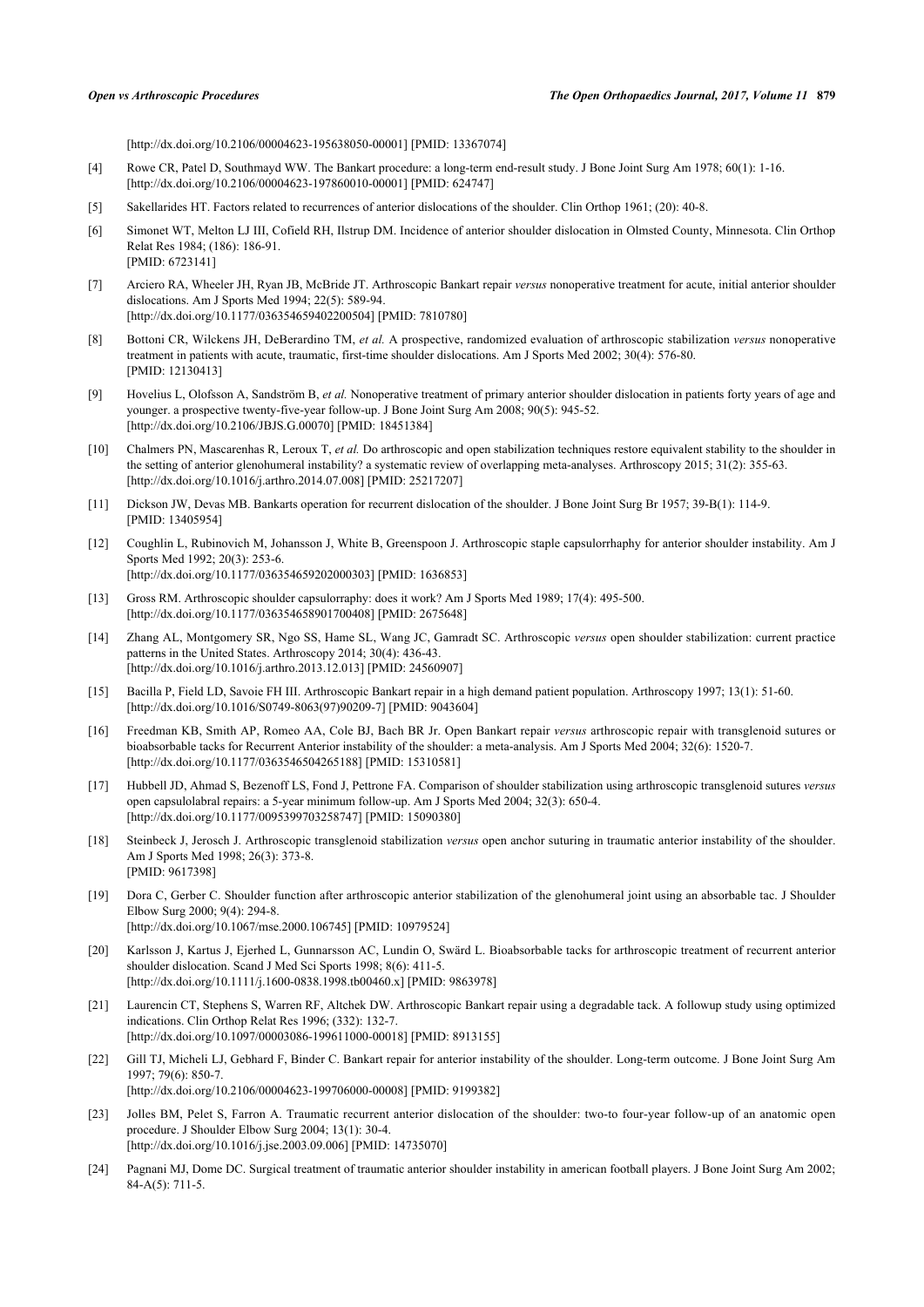[\[http://dx.doi.org/10.2106/00004623-200205000-00002](http://dx.doi.org/10.2106/00004623-200205000-00002)] [PMID: [12004010\]](http://www.ncbi.nlm.nih.gov/pubmed/12004010)

- [25] Uhorchak JM, Arciero RA, Huggard D, Taylor DC. Recurrent shoulder instability after open reconstruction in athletes involved in collision and contact sports. Am J Sports Med 2000; 28(6): 794-9. [PMID: [11101100\]](http://www.ncbi.nlm.nih.gov/pubmed/11101100)
- [26] Geiger DF, Hurley JA, Tovey JA, Rao JP. Results of arthroscopic *versus* open Bankart suture repair. Clin Orthop Relat Res 1997; (337): 111-7.
	- [\[http://dx.doi.org/10.1097/00003086-199704000-00013](http://dx.doi.org/10.1097/00003086-199704000-00013)] [PMID: [9137182\]](http://www.ncbi.nlm.nih.gov/pubmed/9137182)
- <span id="page-5-0"></span>[27] Guanche CA, Quick DC, Sodergren KM, Buss DD. Arthroscopic *versus* open reconstruction of the shoulder in patients with isolated Bankart lesions. Am J Sports Med 1996; 24(2): 144-8. [\[http://dx.doi.org/10.1177/036354659602400204\]](http://dx.doi.org/10.1177/036354659602400204) [PMID: [8775110](http://www.ncbi.nlm.nih.gov/pubmed/8775110)]
- <span id="page-5-1"></span>[28] Mohtadi NG, Bitar IJ, Sasyniuk TM, Hollinshead RM, Harper WP. Arthroscopic *versus* open repair for traumatic anterior shoulder instability: a meta-analysis. Arthroscopy 2005; 21(6): 652-8. [\[http://dx.doi.org/10.1016/j.arthro.2005.02.021](http://dx.doi.org/10.1016/j.arthro.2005.02.021)] [PMID: [15944618\]](http://www.ncbi.nlm.nih.gov/pubmed/15944618)
- <span id="page-5-2"></span>[29] Lenters TR, Franta AK, Wolf FM, Leopold SS, Matsen FA III. Arthroscopic compared with open repairs for recurrent anterior shoulder instability. A systematic review and meta-analysis of the literature. J Bone Joint Surg Am 2007; 89(2): 244-54. [PMID: [17272436\]](http://www.ncbi.nlm.nih.gov/pubmed/17272436)
- <span id="page-5-3"></span>[30] Hobby J, Griffin D, Dunbar M, Boileau P. Is arthroscopic surgery for stabilisation of chronic shoulder instability as effective as open surgery? A systematic review and meta-analysis of 62 studies including 3044 arthroscopic operations. J Bone Joint Surg Br 2007; 89(9): 1188-96. [\[http://dx.doi.org/10.1302/0301-620X.89B9.18467\]](http://dx.doi.org/10.1302/0301-620X.89B9.18467) [PMID: [17905956](http://www.ncbi.nlm.nih.gov/pubmed/17905956)]
- <span id="page-5-4"></span>[31] Petrera M, Patella V, Patella S, Theodoropoulos J. A meta-analysis of open *versus* arthroscopic Bankart repair using suture anchors. Knee Surg Sports Traumatol Arthrosc 2010; 18(12): 1742-7. [\[http://dx.doi.org/10.1007/s00167-010-1093-5\]](http://dx.doi.org/10.1007/s00167-010-1093-5) [PMID: [20237768](http://www.ncbi.nlm.nih.gov/pubmed/20237768)]
- <span id="page-5-5"></span>[32] Godin J, Sekiya JK. Sports Health. 2011; 3(4): 396-404.
- <span id="page-5-6"></span>[33] Green MR, Christensen KP. Arthroscopic *versus* open Bankart procedures: a comparison of early morbidity and complications. Arthroscopy 1993; 9(4): 371-4. [\[http://dx.doi.org/10.1016/S0749-8063\(05\)80308-1\]](http://dx.doi.org/10.1016/S0749-8063(05)80308-1) [PMID: [8216566](http://www.ncbi.nlm.nih.gov/pubmed/8216566)]
- <span id="page-5-8"></span>[34] Hovelius L, Augustini BG, Fredin H, Johansson O, Norlin R, Thorling J. Primary anterior dislocation of the shoulder in young patients. A tenyear prospective study. J Bone Joint Surg Am 1996; 78(11): 1677-84. [\[http://dx.doi.org/10.2106/00004623-199611000-00006](http://dx.doi.org/10.2106/00004623-199611000-00006)] [PMID: [8934481\]](http://www.ncbi.nlm.nih.gov/pubmed/8934481)
- [35] Lusardi DA, Wirth MA, Wurtz D, Rockwood CA Jr. Loss of external rotation following anterior capsulorrhaphy of the shoulder. J Bone Joint Surg Am 1993; 75(8): 1185-92. [\[http://dx.doi.org/10.2106/00004623-199308000-00008](http://dx.doi.org/10.2106/00004623-199308000-00008)] [PMID: [8354677\]](http://www.ncbi.nlm.nih.gov/pubmed/8354677)
- [36] Hawkins RJ, Angelo RL. Glenohumeral osteoarthrosis. A late complication of the Putti-Platt repair. J Bone Joint Surg Am 1990; 72(8): 1193-7.
	- [\[http://dx.doi.org/10.2106/00004623-199072080-00010](http://dx.doi.org/10.2106/00004623-199072080-00010)] [PMID: [2204630\]](http://www.ncbi.nlm.nih.gov/pubmed/2204630)
- <span id="page-5-9"></span>[37] Rosenberg BN, Richmond JC, Levine WN. Long-term followup of Bankart reconstruction. Incidence of late degenerative glenohumeral arthrosis. Am J Sports Med 1995; 23(5): 538-44. [\[http://dx.doi.org/10.1177/036354659502300504\]](http://dx.doi.org/10.1177/036354659502300504) [PMID: [8526267](http://www.ncbi.nlm.nih.gov/pubmed/8526267)]
- <span id="page-5-10"></span>[38] Jørgensen U, Svend-Hansen H, Bak K, Pedersen I. Recurrent post-traumatic anterior shoulder dislocationopen *versus* arthroscopic repair. Knee Surg Sports Traumatol Arthrosc 1999; 7(2): 118-24. [\[http://dx.doi.org/10.1007/s001670050133\]](http://dx.doi.org/10.1007/s001670050133) [PMID: [10223535](http://www.ncbi.nlm.nih.gov/pubmed/10223535)]
- <span id="page-5-7"></span>[39] Fabbriciani C, Milano G, Demontis A, Fadda S, Ziranu F, Mulas PD. Arthroscopic *versus* open treatment of Bankart lesion of the shoulder: a prospective randomized study. Arthroscopy 2004; 20(5): 456-62. [\[http://dx.doi.org/10.1016/j.arthro.2004.03.001](http://dx.doi.org/10.1016/j.arthro.2004.03.001)] [PMID: [15122134\]](http://www.ncbi.nlm.nih.gov/pubmed/15122134)
- <span id="page-5-11"></span>[40] Rahme H, Vikerfors O, Ludvigsson L, Elvèn M, Michaëlsson K. Loss of external rotation after open Bankart repair: An important prognostic factor for patient satisfaction. Knee Surg Sports Traumatol Arthrosc 2010; 18(3): 404-8. [\[http://dx.doi.org/10.1007/s00167-009-0987-6\]](http://dx.doi.org/10.1007/s00167-009-0987-6) [PMID: [19946669](http://www.ncbi.nlm.nih.gov/pubmed/19946669)]
- <span id="page-5-12"></span>[41] Paladini P, Merolla G, De Santis E, Campi F, Porcellini G. Long-term subscapularis strength assessment after Bristow-Latarjet procedure: isometric study. J Shoulder Elbow Surg 2012; 21(1): 42-7. [\[http://dx.doi.org/10.1016/j.jse.2011.03.027\]](http://dx.doi.org/10.1016/j.jse.2011.03.027) [PMID: [21719315](http://www.ncbi.nlm.nih.gov/pubmed/21719315)]
- [42] Elkousy H, Gartsman GM, Labriola J, OConnor DP, Edwards TB. Subscapularis function following the latarjet coracoid transfer for recurrent anterior shoulder instability. Orthopedics 2010; 33(11): 802. [PMID: [21053888\]](http://www.ncbi.nlm.nih.gov/pubmed/21053888)
- <span id="page-5-13"></span>[43] Scheibel M, Habermeyer P. Subscapularis dysfunction following anterior surgical approaches to the shoulder. J Shoulder Elbow Surg 2008; 17(4): 671-83.
	- [\[http://dx.doi.org/10.1016/j.jse.2007.11.005\]](http://dx.doi.org/10.1016/j.jse.2007.11.005) [PMID: [18329294](http://www.ncbi.nlm.nih.gov/pubmed/18329294)]
- <span id="page-5-14"></span>[44] Khan N, Levin SD, Domont ZB, Wu YN, Ren Y, Zhang LQ. Strain effects of placing an arthroscopic portal through the subscapularis tendon.